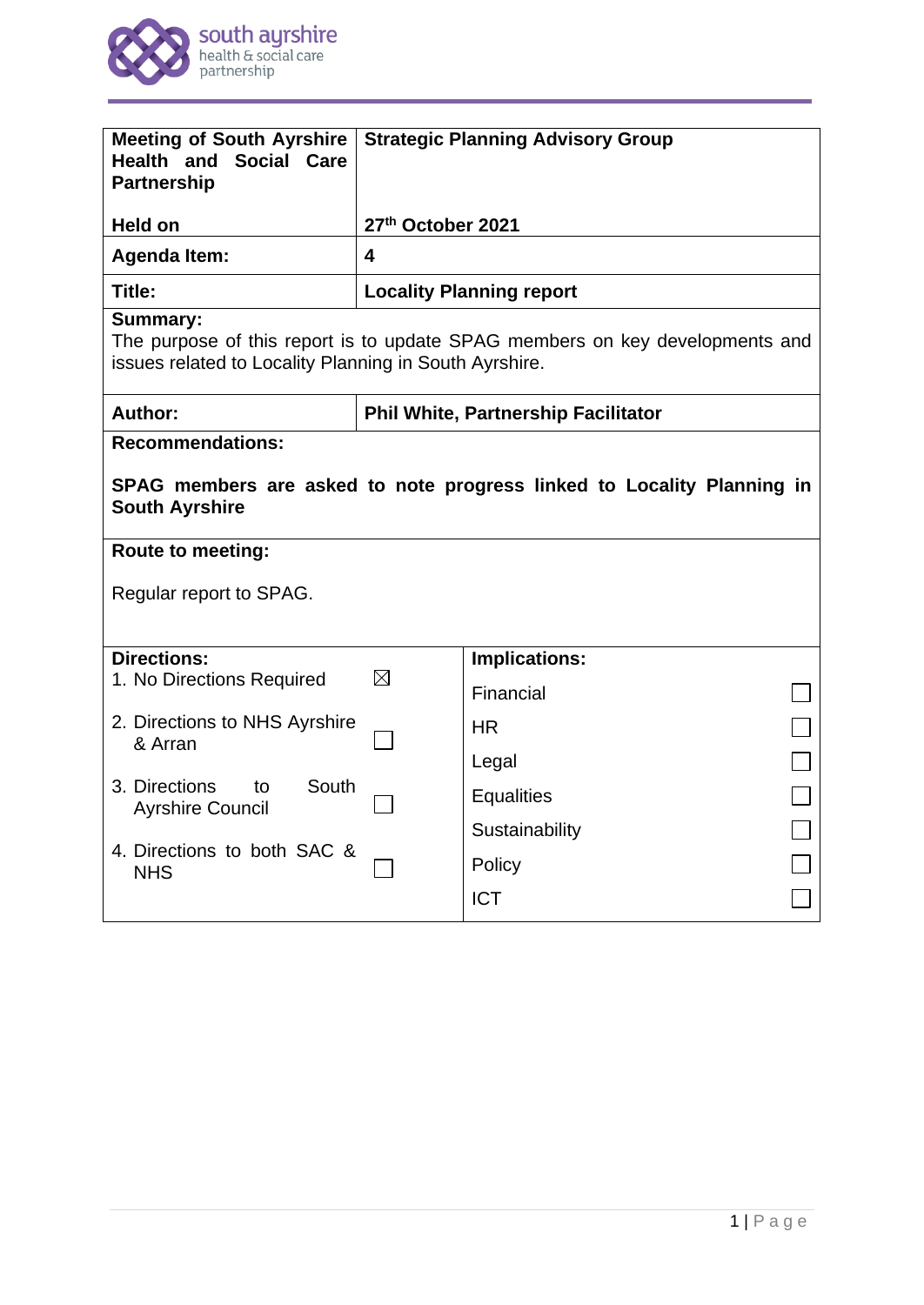

# **LOCALITY PLANNING PARTNERSHIP UPDATE**

# **1. PURPOSE OF REPORT**

1.1 The purpose of this report is to update SPAG members on key developments and issues related to Locality Planning in South Ayrshire.

# **2. RECOMMENDATION**

# **2.1 It is recommended that the SPAG note the progress linked to Locality Planning in this report.**

# **3. BACKGROUND INFORMATION**

3.1 This report outlines information from the most recent round of Locality Planning Partnership meetings

# **4. REPORT**

The September round of Locality Planning Partnership (LPP) meetings were focused almost exclusively on the National Care Service consultation and also inputs on the ongoing work on reviewing Adult Social Work Practice.

In addition, preparation is ongoing to support the Decision Days planned for January-March 2002 and the subsequent local 're-launch' events.

#### **4.1 National Care Service consultation**

In the September round of LPPs there has been an input on the content and consultation process linked to the National Care Service national consultation

Many views emerged from these sessions and individuals and groups may be making submissions into the national consultation process.

#### **4.2 Adult Social Work Practice review**

The Chief Social Work Officer has initiated a review of Adult Social Work Practice in South Ayrshire.

Julie Mitchell (in substantive post, a Social worker and Team Leader in Troon) has been seconded to provide research capacity to support the process.

As part of her ongoing work she has provided inputs within the September LPPs on this review and asked for perspectives of LPP members.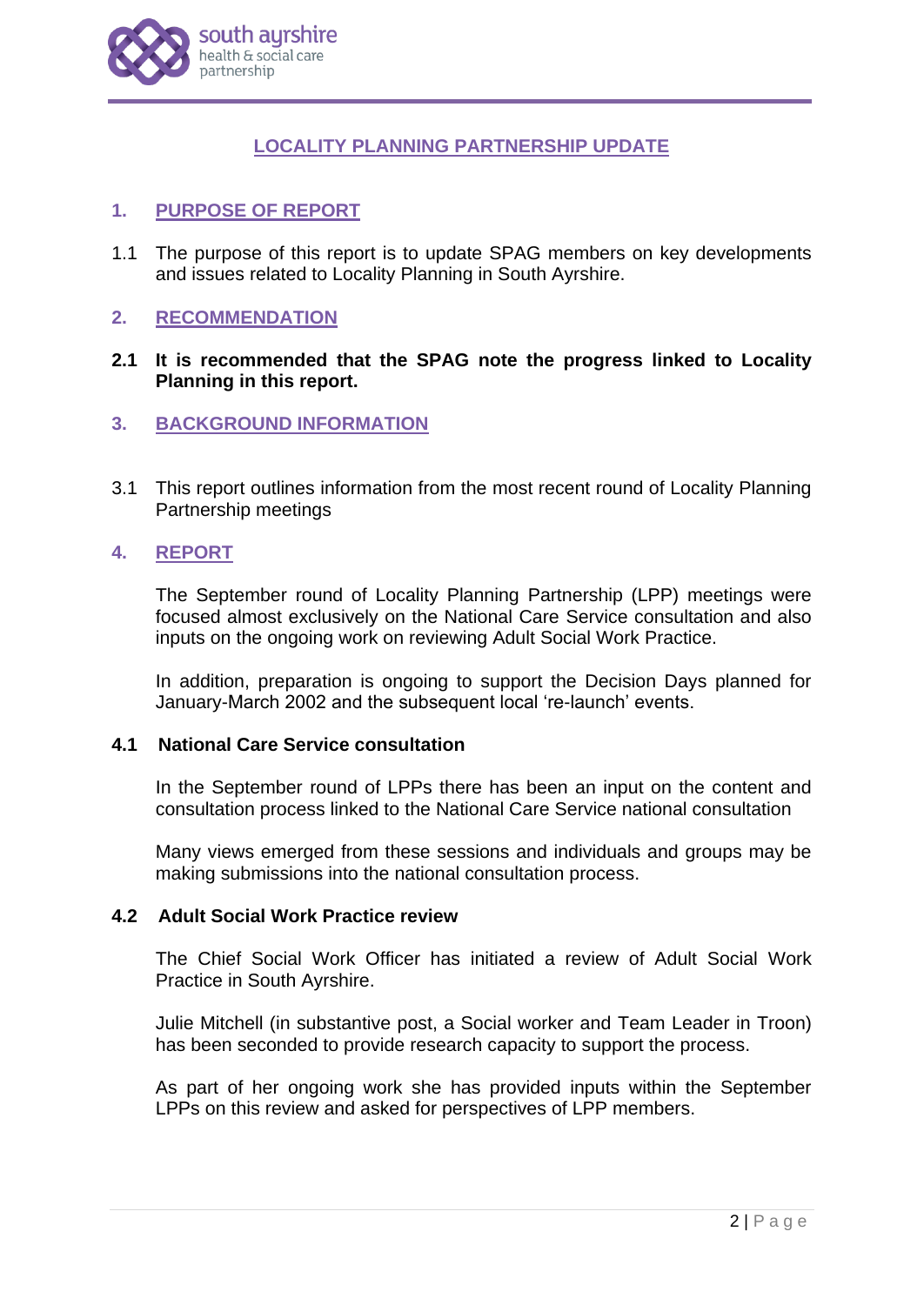

# **4.3 Local priorities**

Some of the LPPs are revisiting their local identified priorities using information from the area profiling.

### **4.4 Primary Care**

Troon LPP is developing a public facing information session re Primary Care to take place in the next month

- This will inform members of the public regarding the changes to accessing GP services, triaging arrangements the wider MDT roles around the Practice and also the services that Community Pharmacies can provide
- If this is successful, other LPPs may pursue this in their own areas

### **4.5 Place Planning**

Partnership Engagement Officers are supporting the ongoing work linked to Place Planning for example within Dundonald, Tarbolton, Annbank and Mossblown and with work to start in October on Place Planning in 6 South Carrick villages such as Ballantrae, Colmonell and Pinwherry. Place Planning activity will also shortly start in Prestwick.

### **4.6 Decision Days**

Planning is underway to support the Decision Days to take place in early 2022 with £13k available to allocate in each locality. The provisional dates and venues are:

| Locality                                | <b>Decision</b><br>Day<br><b>Date</b> | <b>Venue</b>             |
|-----------------------------------------|---------------------------------------|--------------------------|
| Ayr South                               | 8 <sup>th</sup> January 2022          | Queen Margaret Academy   |
| <b>Ayr North</b>                        | 15th January 2022                     | Ayr Academy              |
| Troon & Villages                        | 29th January 2022                     | Marr College             |
| Prestwick & Villages                    | 12 <sup>th</sup><br>February<br>2022  | <b>Prestwick Academy</b> |
| South<br>Carrick<br>&<br>Girvan         | 19 <sup>th</sup><br>February<br>2022  | Girvan Academy           |
| <b>North</b><br>Carrick<br>&<br>Maybole | 26 <sup>th</sup><br>February<br>2022  | <b>Carrick Academy</b>   |

# 4.7 **LPP Re-launch events**

Planning is underway to support the 're-launch' events for each LPP with the outline dates being planned to enable the Decision Days to raise awareness and publicise the re-launch.

# **5. STRATEGIC CONTEXT**

Strategic Objective 6 – We are transparent and listen to you